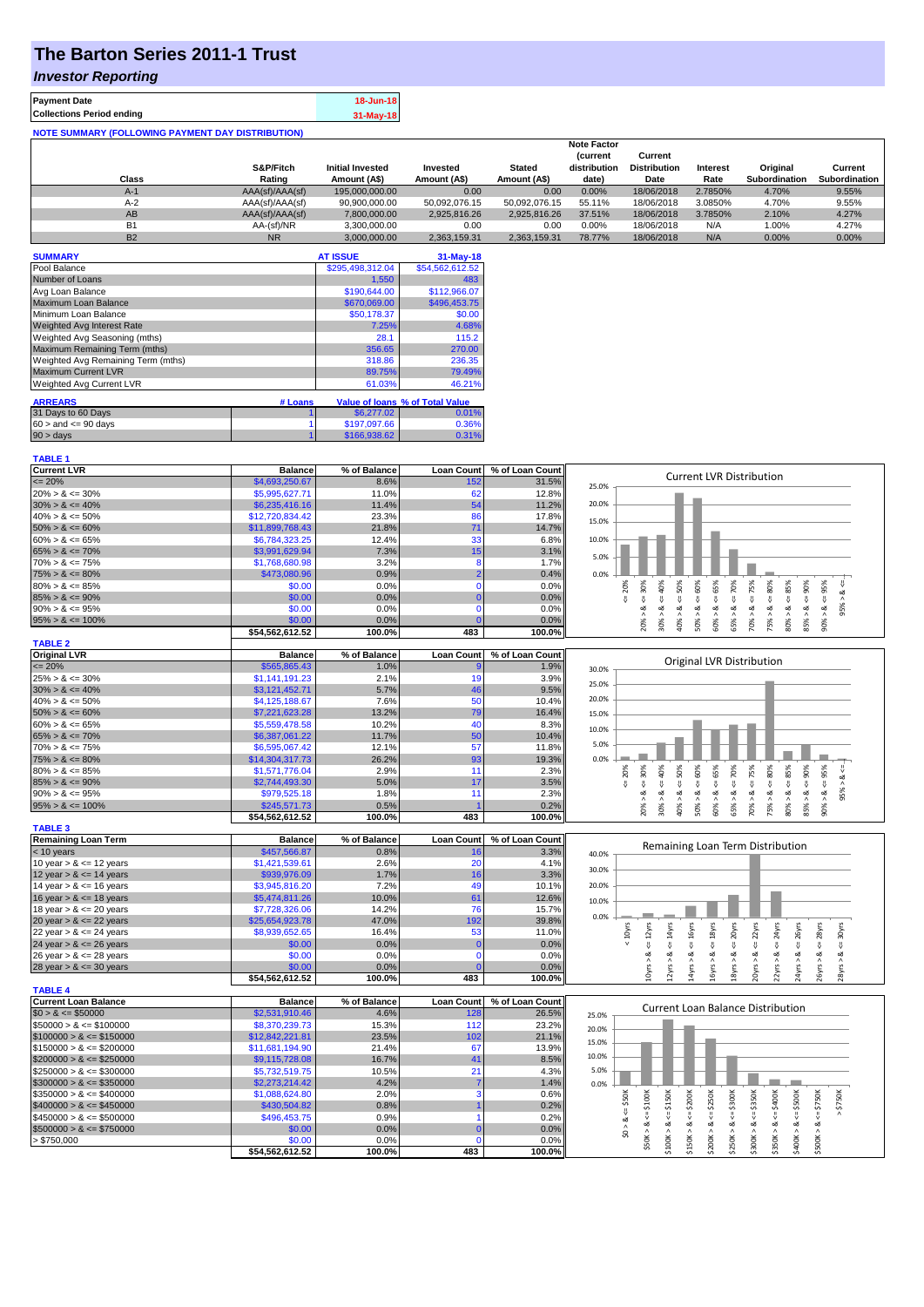## **The Barton Series 2011-1 Trust**

#### *Investor Reporting*

| <b>Payment Date</b><br><b>Collections Period ending</b><br><b>TABLE 5</b> |                                    | 18-Jun-18<br>31-May-18 |                          |                          |                                                                                                                                   |
|---------------------------------------------------------------------------|------------------------------------|------------------------|--------------------------|--------------------------|-----------------------------------------------------------------------------------------------------------------------------------|
| <b>Loan Seasoning</b>                                                     | <b>Balance</b>                     | % of Balance           | <b>Loan Count</b>        | % of Loan Count          |                                                                                                                                   |
| $= 6$ mths                                                                | \$0.00                             | 0.0%                   |                          | 0.0%                     | Loan Seasoning Distribution<br>40.0%                                                                                              |
| $> 8 \le 12$ mth                                                          | \$0.00                             | 0.0%                   | $\Omega$                 | 0.0%                     | 35.0%                                                                                                                             |
| $12 > 8 \le 18$ mths                                                      | \$0.00                             | 0.0%                   | 0                        | 0.0%                     | 30.0%<br>25.0%                                                                                                                    |
| $18 > 8 \le 24$ mths<br>$2 > 8 \le 3$ years                               | \$0.00<br>\$0.00                   | 0.0%<br>0.0%           | O                        | 0.0%<br>0.0%             | 20.0%                                                                                                                             |
| $3 > 8 \le 4$ years                                                       | \$0.00                             | 0.0%                   | $\Omega$                 | 0.0%                     | 15.0%                                                                                                                             |
| $4 > 8 \le 5$ years                                                       | \$0.00                             | 0.0%                   |                          | 0.0%                     | 10.0%                                                                                                                             |
| $5 > 8 \le 6$ years                                                       | \$0.00                             | 0.0%                   | $\Omega$                 | 0.0%                     | 5.0%                                                                                                                              |
| $6 > 8 \le 7$ years                                                       | \$0.00                             | 0.0%                   | $\Omega$                 | 0.0%                     | 0.0%                                                                                                                              |
| $7 > 8 \le 8$ years                                                       | \$9,207,614.37                     | 16.9%                  | 58                       | 12.0%                    | $5 = 6$ mths<br>24 mths<br>$\leq$ 8 years<br>10 years<br>$\leq 12$ mth<br>$\leq$ = 3 years<br>$\leq$ = 4 years<br>$\le$ = 6 years |
| $8 > 8 \le 9$ years                                                       | \$18,981,510.73                    | 34.8%                  | 143                      | 29.6%                    | $8 > 8 < = 9$ years<br>$12 > 8$ <= 18 mths<br>$4 > 8 \leq 5$ years<br>$6 > 8 < z < 7$ years<br>$\overline{\mathsf{v}}$<br>V       |
| $9 > 8 \le 10$ years                                                      | \$10,787,202.28<br>\$15,586,285.14 | 19.8%<br>28.6%         | 96<br>186                | 19.9%<br>38.5%           | 2 > 8<br>∞<br>ಷ<br>5 > 8<br>7 > 8<br>18 > 8.<br>œ<br>$\wedge$<br>$\hat{\hat{}}$                                                   |
| > 10 years                                                                | \$54,562,612.52                    | 100.0%                 | 483                      | 100.0%                   | $\hat{9}$                                                                                                                         |
| <b>TABLE 6</b>                                                            |                                    |                        |                          |                          |                                                                                                                                   |
| Postcode Concentration (top 10 by value)                                  | <b>Balance</b>                     | % of Balance           | <b>Loan Count</b>        | % of Loan Count          | Geographic Distribution                                                                                                           |
| 5700                                                                      | \$2,000,136.38                     | 3.7%                   | 21                       | 4.3%                     | 0.7%                                                                                                                              |
| 2905                                                                      | \$1,589,492.10                     | 2.9%                   | 10                       | 2.1%                     | 15.9%                                                                                                                             |
| 2617<br>2602                                                              | \$1,418,972.98<br>\$1,224,285.16   | 2.6%<br>2.2%           | 8                        | 1.4%<br>1.7%             |                                                                                                                                   |
| 5162                                                                      | \$1,166,548.89                     | 2.1%                   | 12                       | 2.5%                     | 5.9%                                                                                                                              |
| 5159                                                                      | \$1,144,443.34                     | 2.1%                   | 8                        | 1.7%                     |                                                                                                                                   |
| 2614                                                                      | \$1,074,599.04                     | 2.0%                   |                          | 1.4%                     | 52.5%                                                                                                                             |
| 2620                                                                      | \$1,060,587.76                     | 1.9%                   | 8                        | 1.7%                     |                                                                                                                                   |
| 2615                                                                      | \$1,056,481.50                     | 1.9%                   | 10                       | 2.1%                     | 25.0%                                                                                                                             |
| 5108                                                                      | \$993,716.69                       | 1.8%                   | 8                        | 1.7%                     |                                                                                                                                   |
| <b>TABLE 7</b>                                                            |                                    |                        |                          |                          | SA ACT INSW WA Other                                                                                                              |
| <b>Geographic Distribution</b>                                            | <b>Balance</b>                     | % of Balance           | Loan Count               | % of Loan Count          |                                                                                                                                   |
| <b>Australian Capital Territory</b>                                       | \$13,618,495.64                    | 25.0%                  | 94                       | 19.5%                    |                                                                                                                                   |
| New South Wales                                                           | \$3,231,869.60                     | 5.9%                   | 22                       | 4.6%                     | Metro / Non-Metro / Inner City Distribution                                                                                       |
| Northern Territory<br>Queensland                                          | \$0.00<br>\$0.00                   | 0.0%<br>0.0%           | C<br>$\mathbf 0$         | 0.0%<br>0.0%             |                                                                                                                                   |
| South Australia                                                           | \$28,646,949.59                    | 52.5%                  | 295                      | 61.1%                    | 15.8%                                                                                                                             |
| Tasmania                                                                  | \$0.00                             | 0.0%                   | 0                        | 0.0%                     |                                                                                                                                   |
| Victoria                                                                  | \$384,748.86                       | 0.7%                   | 5                        | 1.0%                     |                                                                                                                                   |
| Western Australia                                                         | \$8,680,548.83                     | 15.9%                  | 67                       | 13.9%                    |                                                                                                                                   |
|                                                                           | \$54,562,612.52                    | 100.0%                 | 483                      | 100.0%                   |                                                                                                                                   |
| <b>TABLE 8</b>                                                            |                                    |                        |                          |                          |                                                                                                                                   |
| Metro/Non-Metro/Inner-City                                                | <b>Balance</b>                     | % of Balance           | <b>Loan Count</b>        | % of Loan Count          | 83.5%                                                                                                                             |
| Metro<br>Non-metro                                                        | \$45,557,185.48<br>\$8,608,169.38  | 83.5%<br>15.8%         | 398<br>82                | 82.4%<br>17.0%           |                                                                                                                                   |
| Inner city                                                                | \$397,257.66                       | 0.7%                   |                          | 0.6%                     |                                                                                                                                   |
|                                                                           | \$54,562,612.52                    | 100.0%                 | 483                      | 100.0%                   | ■ Metro<br>Non-metro Inner city                                                                                                   |
| <b>TABLE 9</b>                                                            |                                    |                        |                          |                          |                                                                                                                                   |
| <b>Property Type</b>                                                      | <b>Balance</b>                     | % of Balance           | <b>Loan Count</b>        | % of Loan Count          | Occupancy Type Distribution                                                                                                       |
| <b>Residential House</b>                                                  | \$50,322,570.91                    | 92.2%                  | 443                      | 91.7%                    | 5.1%                                                                                                                              |
| <b>Residential Unit</b><br>Rural                                          | \$4,240,041.61<br>\$0.00           | 7.8%<br>0.0%           | 40<br>0                  | 8.3%<br>0.0%             |                                                                                                                                   |
| Semi-Rural                                                                | \$0.00                             | 0.0%                   | $\Omega$                 | 0.0%                     |                                                                                                                                   |
|                                                                           | \$54,562,612.52                    | 100.0%                 | 483                      | 100.0%                   |                                                                                                                                   |
| <b>TABLE 10</b>                                                           |                                    |                        |                          |                          |                                                                                                                                   |
| <b>Occupancy Type</b><br>Owner Occupied                                   | <b>Balance</b><br>\$51,800,719.19  | % of Balance<br>94.9%  | <b>Loan Count</b><br>455 | % of Loan Count<br>94.2% |                                                                                                                                   |
| Investment                                                                | \$2,761,893.33                     | 5.1%                   | 28                       | 5.8%                     |                                                                                                                                   |
|                                                                           | \$54,562,612.52                    | 100.0%                 | 483                      | 100.0%                   |                                                                                                                                   |
| <b>TABLE 11</b>                                                           |                                    |                        |                          |                          | 94.9%                                                                                                                             |
| <b>Employment Type Distribution</b>                                       | <b>Balance</b>                     | % of Balance           | Loan Count               | % of Loan Count          | Owner Occupied<br>Investment                                                                                                      |
| Contractor                                                                | \$648,720.20                       | 1.2%                   |                          | 1.4%                     |                                                                                                                                   |
| Pay-as-you-earn employee (casual)<br>Pay-as-you-earn employee (full time) | \$1,100,955.37<br>\$43,576,766.98  | 2.0%<br>79.9%          | 10<br>368                | 2.1%<br>76.2%            | <b>LMI Provider Distribution</b>                                                                                                  |
| Pay-as-you-earn employee (part time)                                      | \$4,067,668.84                     | 7.5%                   | 44                       | 9.1%                     | 6.2%                                                                                                                              |
| Self employed                                                             | \$2,064,734.68                     | 3.8%                   | 18                       | 3.7%                     |                                                                                                                                   |
| No data                                                                   | \$3,103,766.45                     | 5.7%                   | 36                       | 7.5%                     |                                                                                                                                   |
|                                                                           | \$54,562,612.52                    | 100.0%                 | 483                      | 100.0%                   |                                                                                                                                   |
| <b>TABLE 12</b>                                                           |                                    |                        |                          |                          |                                                                                                                                   |
| <b>LMI Provider</b><br>QBE                                                | <b>Balance</b>                     | % of Balance           | <b>Loan Count</b>        | % of Loan Count          |                                                                                                                                   |
| Genworth                                                                  | \$51,182,249.01<br>\$3,380,363.51  | 93.8%<br>6.2%          | 465<br>18                | 96.3%<br>3.7%            |                                                                                                                                   |
|                                                                           | \$54,562,612.52                    | 100.0%                 | 483                      | 100.0%                   |                                                                                                                                   |
| <b>TABLE 13</b>                                                           |                                    |                        |                          |                          | 93.8%                                                                                                                             |
| <b>Arrears</b>                                                            | <b>Balance</b>                     | % of Balance           | <b>Loan Count</b>        | % of Loan Count          | $\blacksquare$ QBE<br>Genworth                                                                                                    |
| $\leq 0$ days                                                             | \$52,560,270.60                    | 96.3%                  | 469                      | 97.1%                    |                                                                                                                                   |
| $0 >$ and $\leq$ 30 days                                                  | \$1,632,028.62                     | 3.0%                   | 11                       | 2.3%                     |                                                                                                                                   |
| $30 >$ and $\leq 60$ days                                                 | \$6,277.02                         | 0.0%<br>0.4%           |                          | 0.2%                     | Interest Rate Type Distribution                                                                                                   |
| $60 >$ and $\leq 90$ days<br>$90 > \text{days}$                           | \$197,097.66<br>\$166,938.62       | 0.3%                   |                          | 0.2%<br>0.2%             | 18.9%                                                                                                                             |
|                                                                           | \$54,562,612.52                    | 100.0%                 | 483                      | 100.0%                   |                                                                                                                                   |
| <b>TABLE 14</b>                                                           |                                    |                        |                          |                          |                                                                                                                                   |
| <b>Interest Rate Type</b>                                                 | <b>Balance</b>                     | % of Balance           | <b>Loan Count</b>        | % of Loan Count          |                                                                                                                                   |
| Variable                                                                  | \$44,241,547.36                    | 81.1%                  | 400                      | 82.8%                    |                                                                                                                                   |
| Fixed                                                                     | \$10,321,065.16                    | 18.9%                  | 83                       | 17.2%                    |                                                                                                                                   |
| <b>TABLE 15</b>                                                           | \$54,562,612.52                    | 100.0%                 | 483                      | 100.0%                   | 81.1%                                                                                                                             |
| <b>Weighted Ave Interest Rate</b>                                         | <b>Balance</b>                     | <b>Loan Count</b>      |                          |                          | Variable Fixed                                                                                                                    |
| <b>Fixed Interest Rate</b>                                                | 4.35%                              | 83                     |                          |                          |                                                                                                                                   |